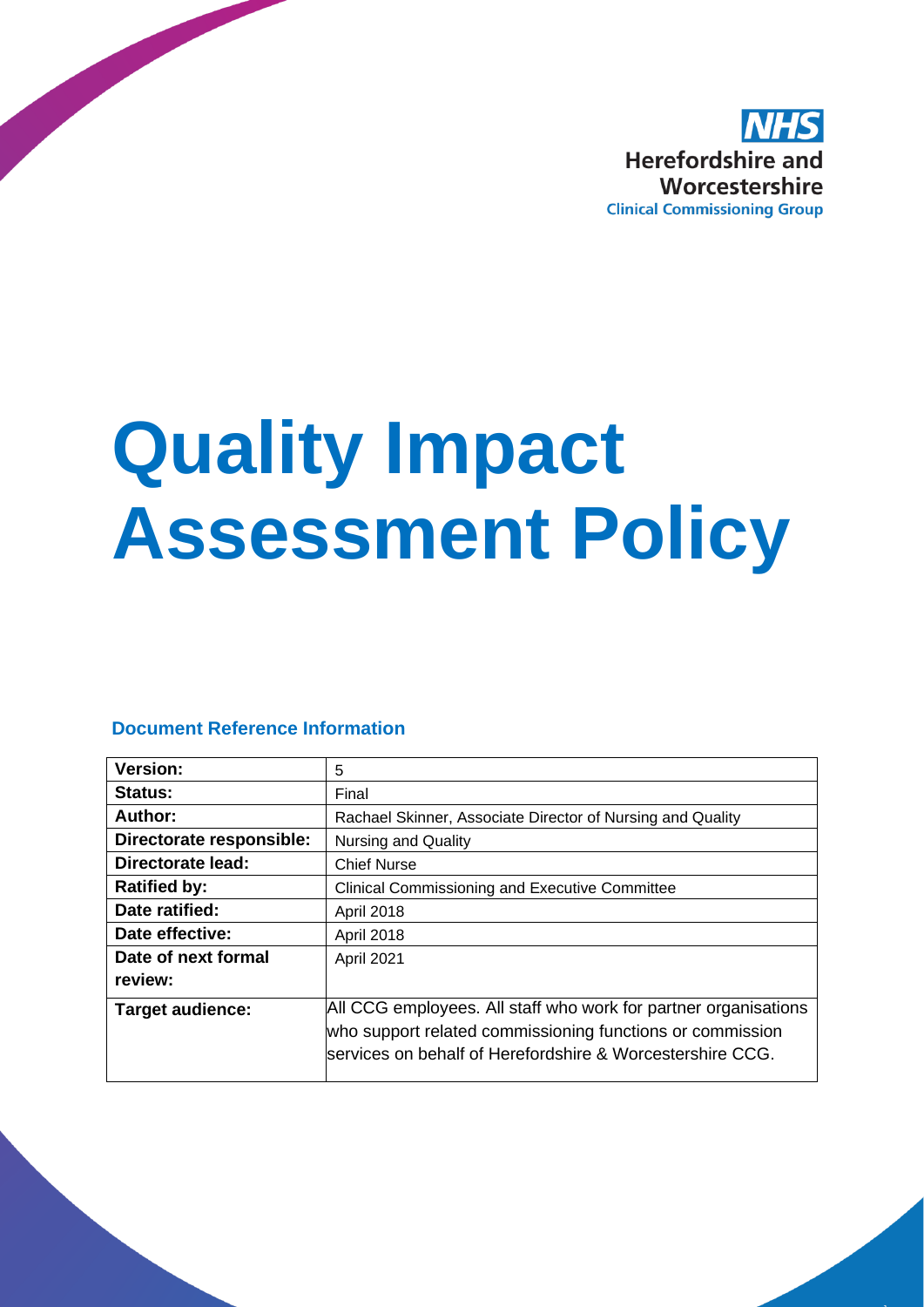#### **Version Control Record**

| <b>Version</b> | Description of change(s)                                                                                                                   | <b>Reason for change</b>                                                                                    | <b>Author</b>             | <b>Date</b>       |
|----------------|--------------------------------------------------------------------------------------------------------------------------------------------|-------------------------------------------------------------------------------------------------------------|---------------------------|-------------------|
| V <sub>3</sub> | Amendments of flowcharts to<br>reflect revised process and<br>greater clarity for the rationale<br>and content of QIAs                     | Introduction of verto and<br>need for more consistent<br>guidance for authors who<br>need to complete a QIA | Rachael<br><b>Skinner</b> | lDecember<br>2017 |
| V <sub>4</sub> | Addition of Safeguarding<br><b>Children Impact Assessment</b><br>and clarity for when to repeat a Quality Team of the CCGs<br>QIA          | Response to consultation<br>with Lay members and                                                            | Rachael<br><b>Skinner</b> | March 2018        |
| V <sub>5</sub> | Amendment to approval flow<br>chart in Appendix 1 to reflect<br>change in how authors make<br>initial notification to the Quality<br>Team. | Awareness of change in<br>expected functionality of<br>Verto                                                | Rachael<br><b>Skinner</b> | January<br>2019   |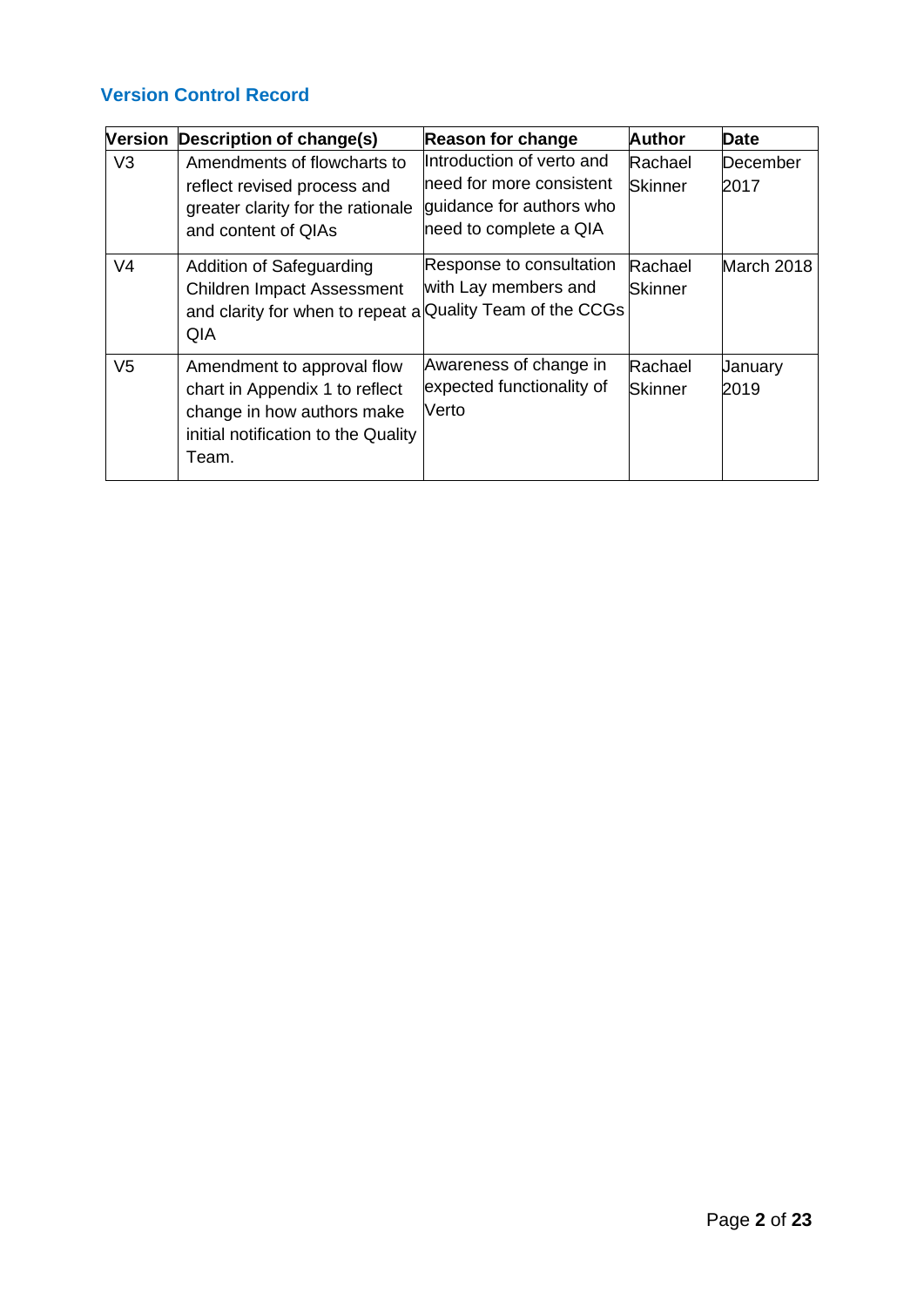# **Contents**

| 1              |                                                                             |
|----------------|-----------------------------------------------------------------------------|
| $\mathbf{2}$   |                                                                             |
| 3              |                                                                             |
| 4              |                                                                             |
| 5              |                                                                             |
| 6              |                                                                             |
| $\overline{7}$ | Why, when and how often should a quality impact assessment be undertaken? 6 |
| 8              | What should be considered when undertaking a quality impact assessment?  7  |
| 9              |                                                                             |
| 10             |                                                                             |
| 11             |                                                                             |
| 12             |                                                                             |
| 13             |                                                                             |
|                | Appendix 1 - Quality Impact Assessment Approval and Review Process 9        |
|                |                                                                             |
|                |                                                                             |
|                | Appendix 4 - Guidance for Completing Quality Impact Assessment  18          |
|                |                                                                             |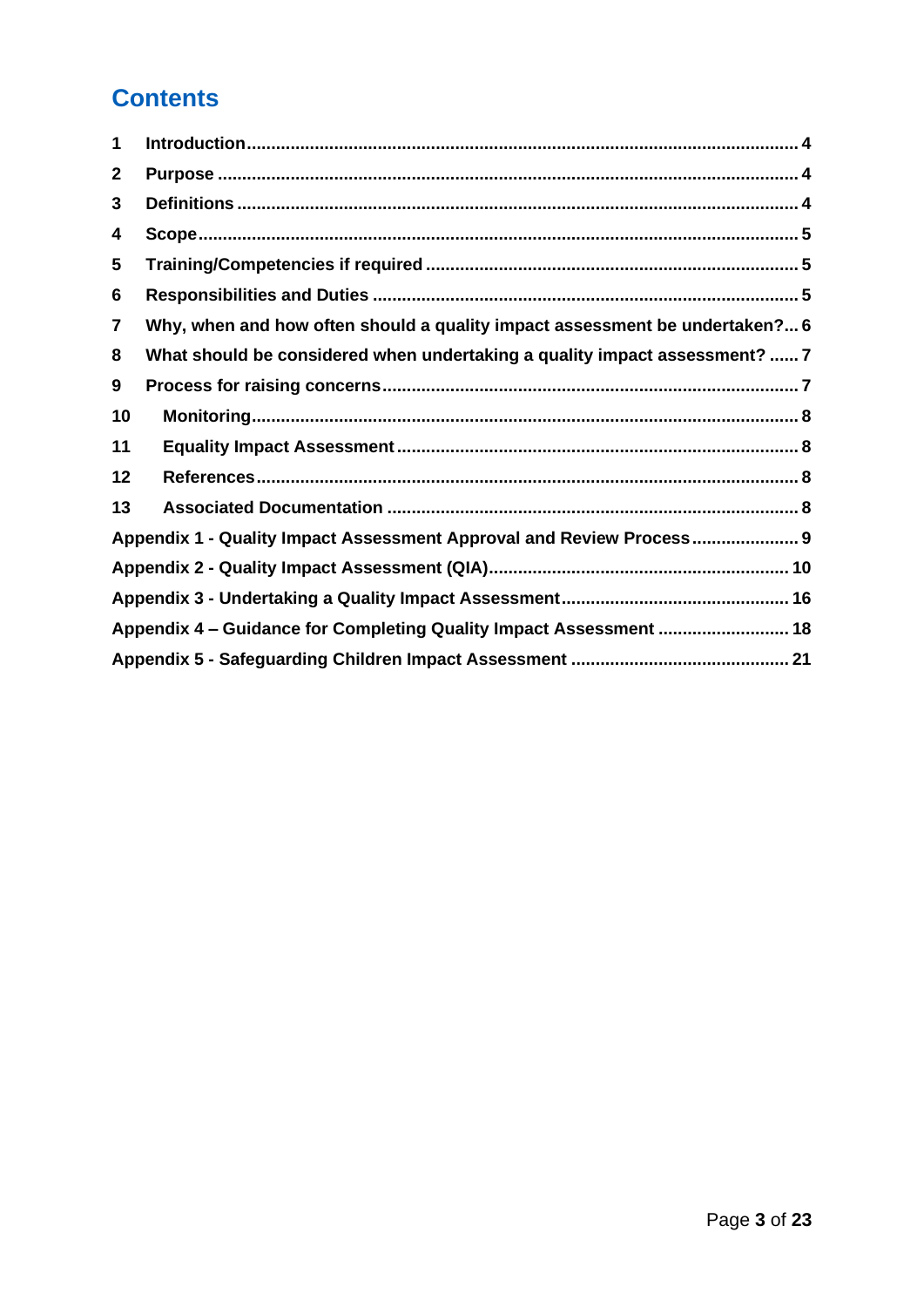## <span id="page-3-0"></span>**1 Introduction**

- 1.1 The Worcestershire Clinical Commissioning Groups (NHS Redditch and Bromsgrove Clinical Commissioning Group, NHS Wyre Forest Clinical Commissioning Group and NHS South Worcestershire Clinical Commissioning Group) are committed to ensuring that a consistent approach is taken to inform commissioning decisions, business cases, financial recovery plans and any other business plans, including a robust evaluation for their impact on healthcare quality.
- 1.2 Healthcare systems are increasingly complex with a growing number of interdependencies, some of which sit outside of the traditional range of NHS funded services. The gap between healthcare demand and available capacity has contributed to a significant challenge for the NHS and accountable organisations are required to make increasingly difficult decisions about the viability and range of local services. Significant changes are required to address the recognised variance between healthcare demand and capacity, to improve the health of our local population through better prevention of health need and to enable services to work in an effective and efficient way. Achieving this will require some significant changes in local service pathways. Service changes require robust planning and implementation to ensure that the potential for unintended harmful impact on patient safety, clinical effectiveness or patient experience is not realised.

#### <span id="page-3-1"></span>**2 Purpose**

2.1 The purpose of this policy is to set out the principles, responsibilities, process and format to be followed to ensure that changes, initiated as a consequence of commissioning decisions made by the endorsing organisations, are fully assessed for their impact. Impact assessment must consider the positive impact expected on healthcare quality, ensure that any known or expected negative impact on quality is robustly assessed and understood and ensure that any potential unintended negative consequences are identified and mitigated.

#### <span id="page-3-2"></span>**3 Definitions**

| Quality                                    | Quality can be defined as embracing three key components:                                                                                                                                                                                                                                                   |
|--------------------------------------------|-------------------------------------------------------------------------------------------------------------------------------------------------------------------------------------------------------------------------------------------------------------------------------------------------------------|
|                                            | <b>Patient Safety</b> – the potential for avoidable harm to patients,<br>as a consequence of being in receipt of healthcare, is<br>minimised. This may include ensuring that the environment<br>is clean and safe at all times and that systems are in place<br>to support the avoidance of harmful events. |
|                                            | <b>Effectiveness of care</b> $-$ the most appropriate and effective<br>treatments, interventions, support and services will be<br>provided, in a timely manner, to those patients who will<br>benefit. This results in positive clinical outcomes for patients.                                             |
|                                            | <b>Patient Experience</b> – the patient's experience will be at the<br>centre of the organisation's approach to quality and any<br>experience that may have a harmful consequence (for<br>example, anxiety) is minimised or avoided.                                                                        |
| <b>Quality Impact</b><br><b>Assessment</b> | A Quality Impact Assessment (QIA) is a process of<br>identifying the anticipated, actual or potential impact of a<br>strategy, policy, plan or proposed plan, service change or<br>intervention, on the areas of quality (patient safety,<br>effectiveness, patient experience), to ensure any necessary    |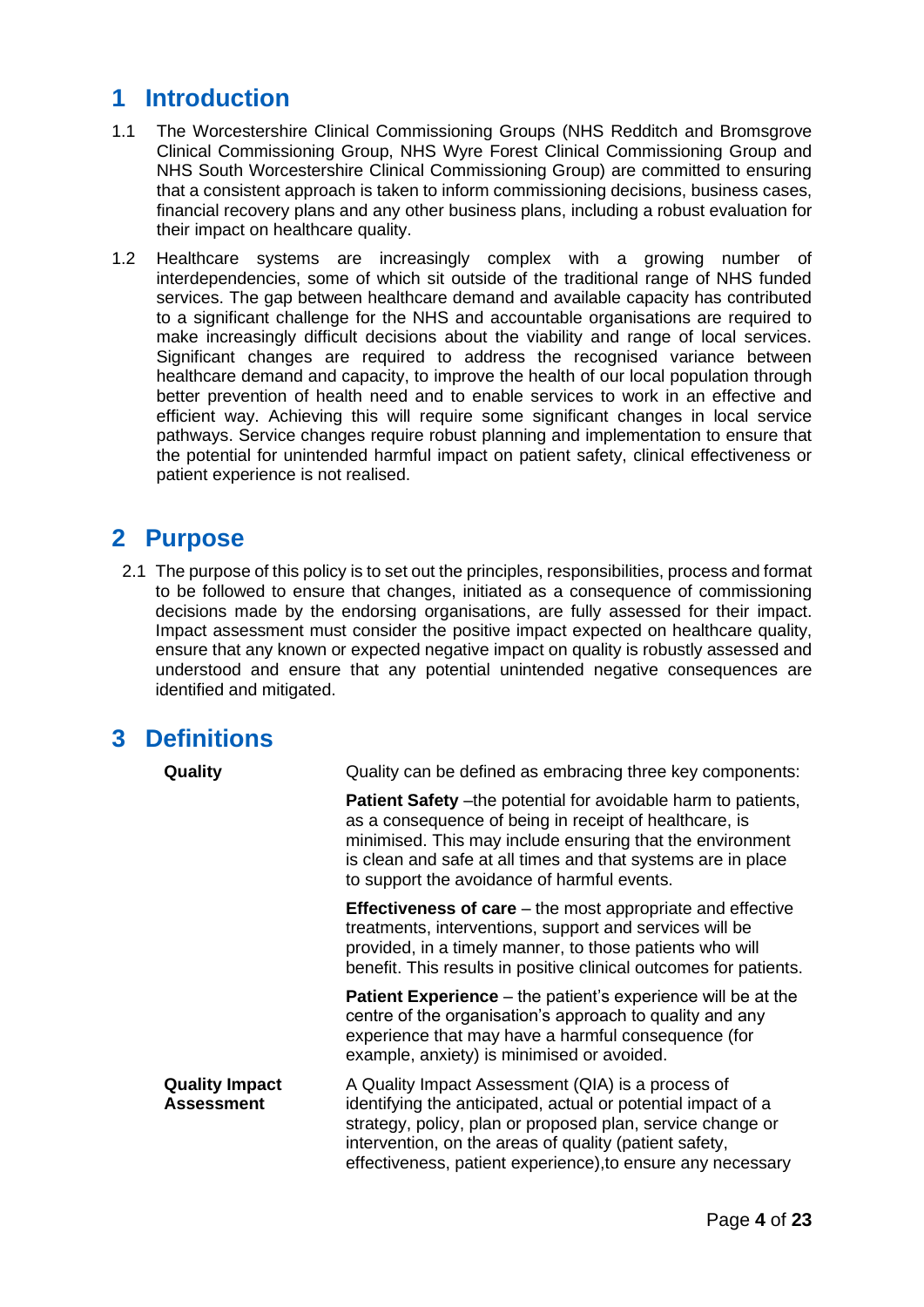## <span id="page-4-0"></span>**4 Scope**

- 4.1. The policy relates only to the process of undertaking and approving Quality Impact Assessments that are to be undertaken when developing commissioning projects, QIPP plans, commissioning organisation Cost Improvement Plans, business cases, service redesign, strategies and any other plans for change initiated by the Clinical Commissioning Groups. This includes any new or reviewed service specification that, when implemented, may result in a change in service delivery.
- 4.2. This policy applies to all staff members that lead or seek assurance about service developments and re-design programmes, QIPP and financial recovery programmes and any other developments that result in healthcare service change initiated following a commissioning decision.
- 4.3. The process for gaining assurance of the quality impact of Cost Improvement Plans for commissioned provider organisations is not covered within the scope of this policy.

# <span id="page-4-1"></span>**5 Training/Competencies if required**

5.1 No specific training is required to complete a Quality Impact Assessment. The Quality Team of the Clinical Commissioning Groups will respond to individual requests to provide advice and guidance to support QIA completion and can deliver team training if required.

#### <span id="page-4-2"></span>**6 Responsibilities and Duties**

The roles and responsibilities for Quality Impact Assessments are set out below:

**Chief Officer** Chief Operating Officer has ultimate responsibility for the quality assurance of commissioning decisions across the organisation.

**Chief Nurse / Director of Quality**  The CCG Chief Nurse is responsible for ensuring that Quality Impact Assessments are effectively considered and undertaken as part of discussions and decisions about business cases relating to financial recovery, service transformation or other business plans affecting service delivery change. The Chief Nurse will be responsible for the approval of submitted QIAs and for the escalation of QIAs for Financial Recovery Board decision where any mitigated risk remains at a score of 8 or above.

> The CCG Chief Nurse is also responsible for seeking assurance that providers have robust systems in place to undertake QIAs for all Cost Improvement Plans.

**Executive Governing Body members** Executive and Governing Body Board members are responsible for ensuring that financial and operational initiatives (e.g. business cases, service re-design, strategies and other business plans) have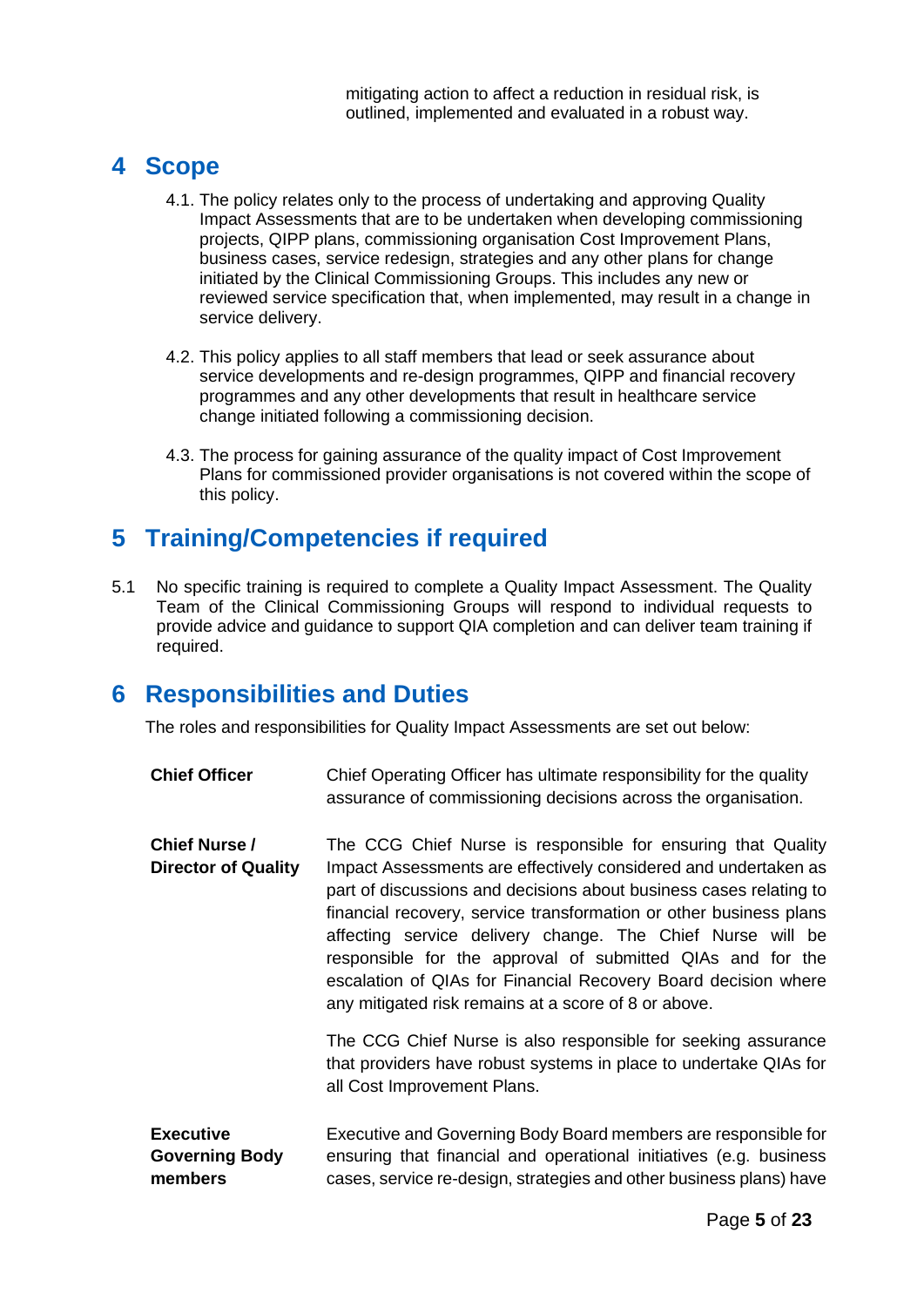been evaluated for their impact on quality and have assured themselves that minimum standards will not be compromised. Executive leads will also be responsible for assuring themselves and others that the impact on quality and patient safety is monitored appropriately throughout the introduction of service change, via scheme highlight reports and the risk log, in order to ensure that emerging unintended impact is identified and mitigated or escalated to the appropriate Governing Body. *Staff and members*  Any individual with lead responsibility for completing or preparing a

*of the CCG* policy, strategy, business case, service re-design, commissioning or other plan is the responsible author for a Quality Impact Assessment (QIA). The QIA author is responsible for ensuring that the QIA is completed, recorded, approved and reviewed in accordance with this policy and any related operational procedure guidance.

## <span id="page-5-0"></span>**7 Why, when and how often should a quality impact assessment be undertaken?**

#### **7.1.Why should a QIA be undertaken?**

Completion of the QIA is a continuous and dynamic process to help decision makers fully think through and understand the consequences and potential impact of financial and operational initiatives. They support evidence of fair and proportionate reasoning and a robust process for making challenging decisions about local healthcare services. They provide assurance that actual or potential risks to patients have been sufficiently considered and mitigated, particularly for decisions that may be considered contentious. A QIA will also support the avoidance of false assurance regarding a scheme that may have been underpinned by anecdotal or subjective opinion. Undertaking a QIA often requires a close collaboration between scheme leads and clinicians and this supports a framework for engagement and strengthens the rationale for the implementation of a scheme.

#### **7.2.When should a QIA be undertaken?**

Quality Impact Assessments must be initiated as part of the development and proposal stage of all commissioning decisions, financial recovery plans, business cases, service redesign, strategies and any other plans for change that have a direct or indirect impact on patient care. QIAs must be initiated as part of the development and proposal stage of developing plans in order that necessary mitigation can be agreed as essential components of project implementation plans. QIA approval must be in place before a scheme commences implementation. The approval process is outlined in **appendix 1.**  Quality Impact Assessments should be reviewed and updated as part of other on-going evaluation of a scheme during implementation. Where the components of a scheme change and delivery is modified due to the emergence of new evidence or performance data, an updated Quality Impact Assessment should be undertaken.

#### **7.3.How often should a quality impact assessment be undertaken?**

QIAs should be reviewed on a regular basis by the project lead, as part of reviewing the actual impact throughout the project initial implementation as well as during formal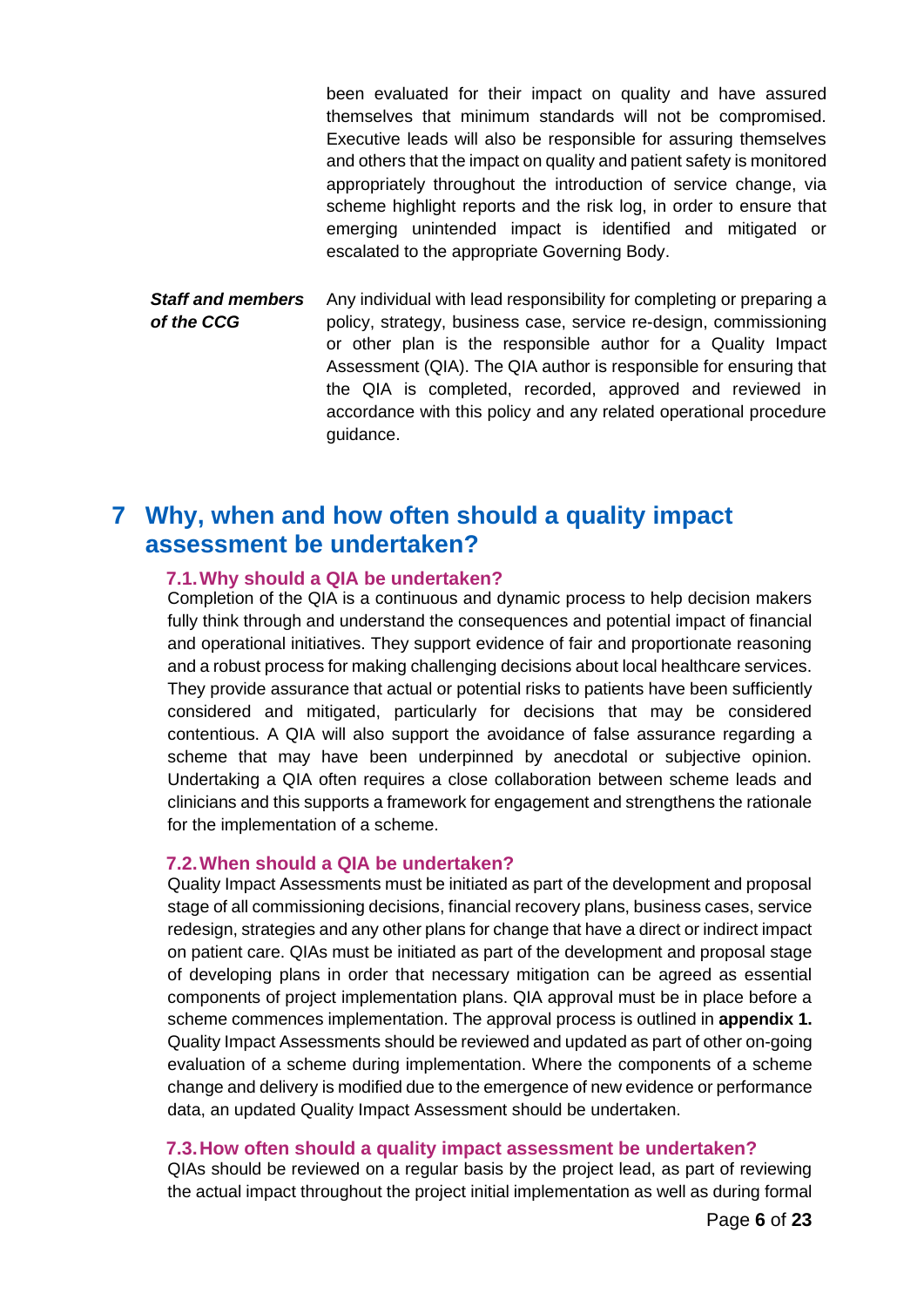evaluation. Following initial Chief Nurse approval, emerging and unexpected issues and changes in risk scores (where implementation clarifies that an estimated risk score is actually less or more significant than anticipated) should be captured within the Verto risk log and project documentation and the Quality Team notified. The frequency of quality impact review will be proportionate to the level of risk identified and the expected response time of the project outcome. Review will be a minimum of monthly during the initial scheme implementation phase and will be documented in scheme highlight reports (within the mandated Quality Impact Update section).

A summary of quality impact over the course of the implementation of a scheme will be documented at the point of formal scheme evaluation Consideration of the impact of a scheme on healthcare quality is as important as the intended financial and key performance outcomes.

The Quality Team will, 12 months after the approval of a QIA, review scheme highlight reports and the scheme risk log in Verto, to consider and then provide assurance that ongoing impact is being safely managed.

#### <span id="page-6-0"></span>**8 What should be considered when undertaking a quality impact assessment?**

The QIA template for completion can be found in Verto and outlines the areas to be considered under the three domains of quality. A copy of the template can be found in **appendix 2**. Consideration must also be given to aspects of safeguarding when making a judgement about impact and risk. Where there is the potential for an impact on children a 'safeguarding children impact assessment' must be completed and submitted to the Worcestershire Safeguarding Children Board (**appendix 5**).Further guidance and the current template can be found on the Local Safeguarding Children Board (Worcestershire) website. A 'how to' guide for completing a QIA is included within Verto and can be found in **appendix 3**.

QIA authors are requested to consider the realistic timescales required for enabling project assurance and approval processes to be completed, prior to project initiation.

#### <span id="page-6-1"></span>**9 Process for raising concerns**

Where the Chief Nurse does not have assurance that mitigating actions are sufficient to reduce an identified risk, the QIA will not be approved and a recommendation will be made for the risk mitigation or the overall scheme to be modified or for the scheme implementation to be considered by the Executive Team. CCG Patient and Public Involvement representation will be included in the QIA Approval Review Panel to ensure transparency and represent the patient voice.

There may be occasions where a service transformation or change is required, informed by a commissioning decision, where the risk of not intervening is as great or greater than the quality impact of the proposed change. Where risks identified within a QIA for a scheme that has been approved for implementation, are scored at 8 or above and cannot be mitigated further, the nature of the risk must be clearly documented on the CCG Risk Register by the scheme lead. New risks added to the register and progress for mitigating risks that are scored at 15 or above, will be reported to the CCG Quality, Performance and Resource Committee.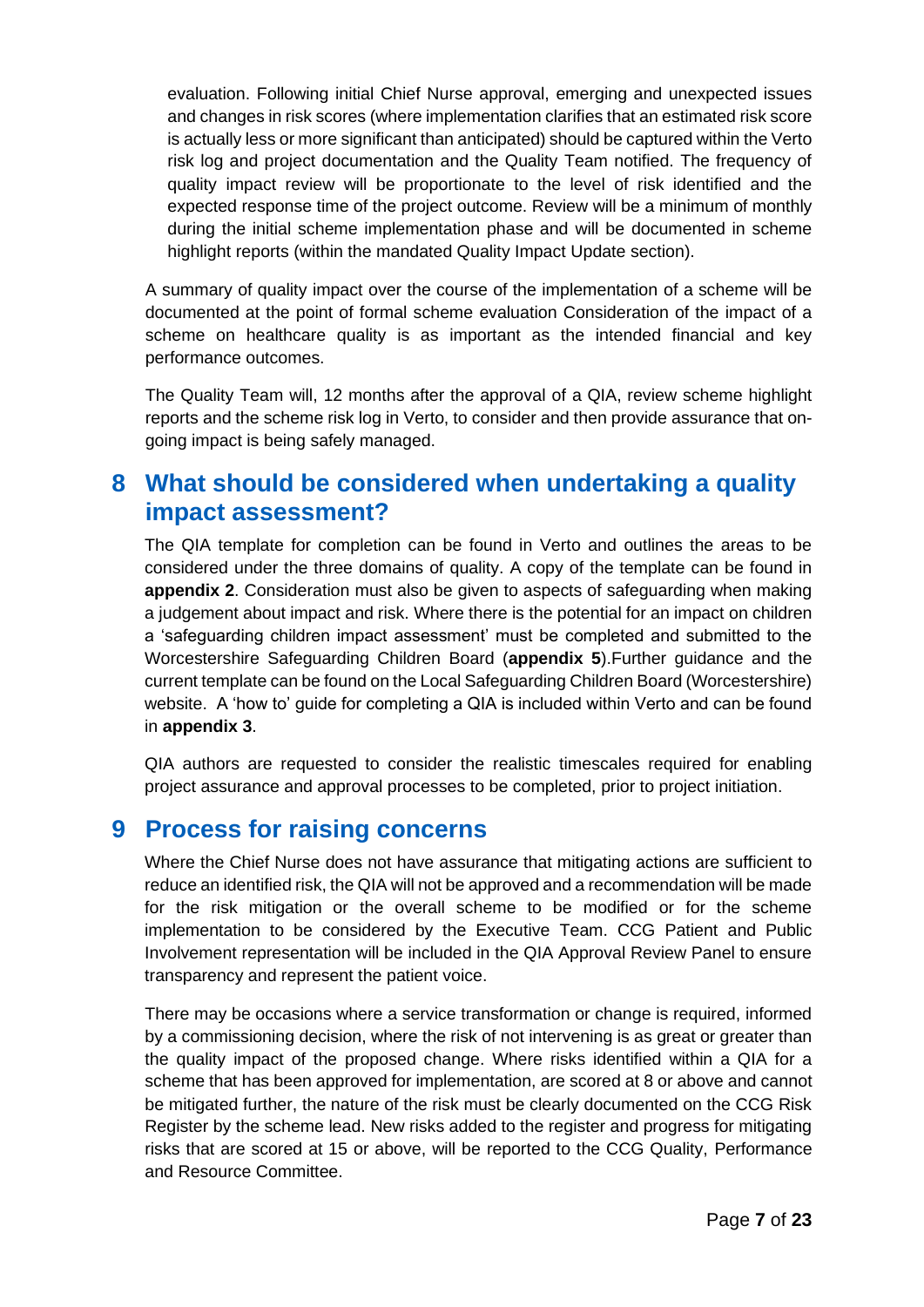Where patient safety, clinical effectiveness or patient experience concerns are identified within the implementation of a scheme, either through the planned monitoring of outcomes or via another route such as staff or patient feedback, they should be escalated for review with the Quality Team in the first instance.

#### <span id="page-7-0"></span>**10 Monitoring**

The implementation of this policy will be monitored by the Quality Team and Associate Director of Nursing and Quality on behalf of the Chief Nurse. The completeness and accuracy of Quality Impact Assessments will be monitored in line with the process detailed in appendix 1.

## <span id="page-7-1"></span>**11 Equality Impact Assessment**

In applying this policy the Clinical Commissioning Groups for Worcestershire will have due regard for the need to eliminate unlawful discrimination and promote equality of opportunity, particularly in regard to the protected characteristics under the Equality Act 2010. All Quality Impact Assessments will be accompanied by a Equality Impact Assessment to ensure that changes to services as a result of commissioning decisions do have result in intended or unintended discrimination.

## <span id="page-7-2"></span>**12 References**

National Quality Board (2013) How to: Quality Impact Assess provider Cost Improvement Plans.

NHS Providers (2015) Good Practice in Quality Impact Assessment. Foundation Trust Network.

## <span id="page-7-3"></span>**13 Associated Documentation**

*The Quality Impact Assessment template is provided in appendix 2.*

*The Safeguarding children impact assessment template is provided in appendix 5.*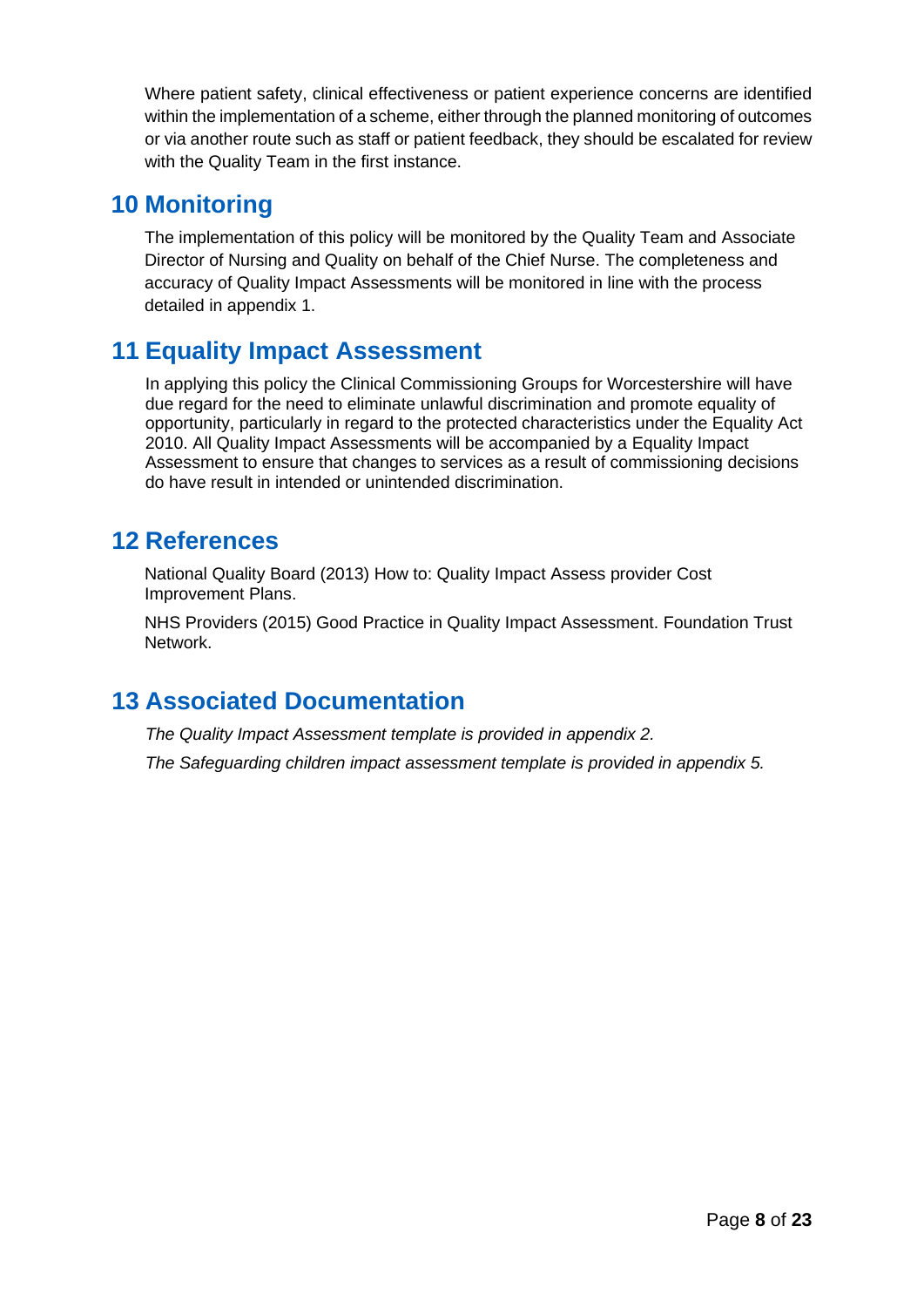## **Appendix 1 - Quality Impact Assessment Approval and Review Process**

<span id="page-8-0"></span>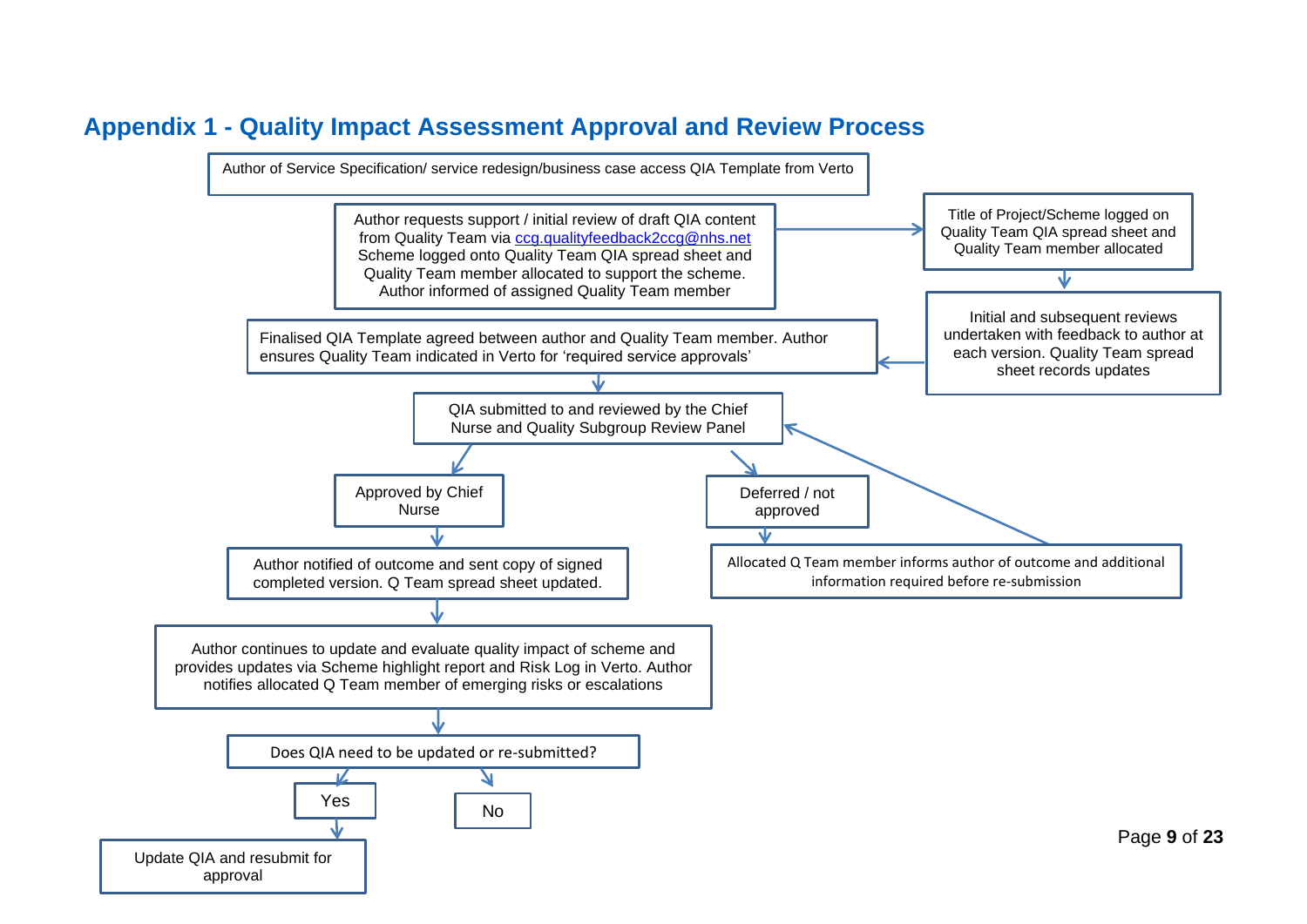# **Appendix 2 - Quality Impact Assessment (QIA)**

An impact assessment is a continuous process to ensure that possible or actual business plans or changes to NHS service delivery are assessed and the potential unintended consequences on quality are considered, with necessary mitigating actions outlined in a uniformed way. It is a continuous process to help decision makers consider the consequences of financial and operational initiatives (e.g. Commissioning decisions, business cases, transformation projects and other business and financial plans). Impact Assessments must be undertaken as part of the development and proposal and planning stages of initiatives and should also be reviewed regularly by the project lead, as part of reviewing and reporting of the actual impact throughout the implementation stage, during implementation and through follow up monitoring.

<span id="page-9-0"></span>

| Scheme Name:                                                                |             |                                                                                       |
|-----------------------------------------------------------------------------|-------------|---------------------------------------------------------------------------------------|
| <b>Project Lead and author of Quality</b><br><b>Impact Assessment</b>       |             | Date final version of Impact Assessment<br>agreed                                     |
| <b>Clinical Lead involved in informing the</b><br><b>Impact Assessment:</b> |             | Other forums and engagement groups<br>involved in informing the Impact<br>Assessment: |
|                                                                             |             | <b>Version control</b>                                                                |
| <b>Version</b>                                                              | <b>Date</b> | <b>Summary of changes made</b>                                                        |
| Version 1                                                                   |             |                                                                                       |
| Version 2                                                                   |             |                                                                                       |
| Version 3                                                                   |             |                                                                                       |
|                                                                             |             |                                                                                       |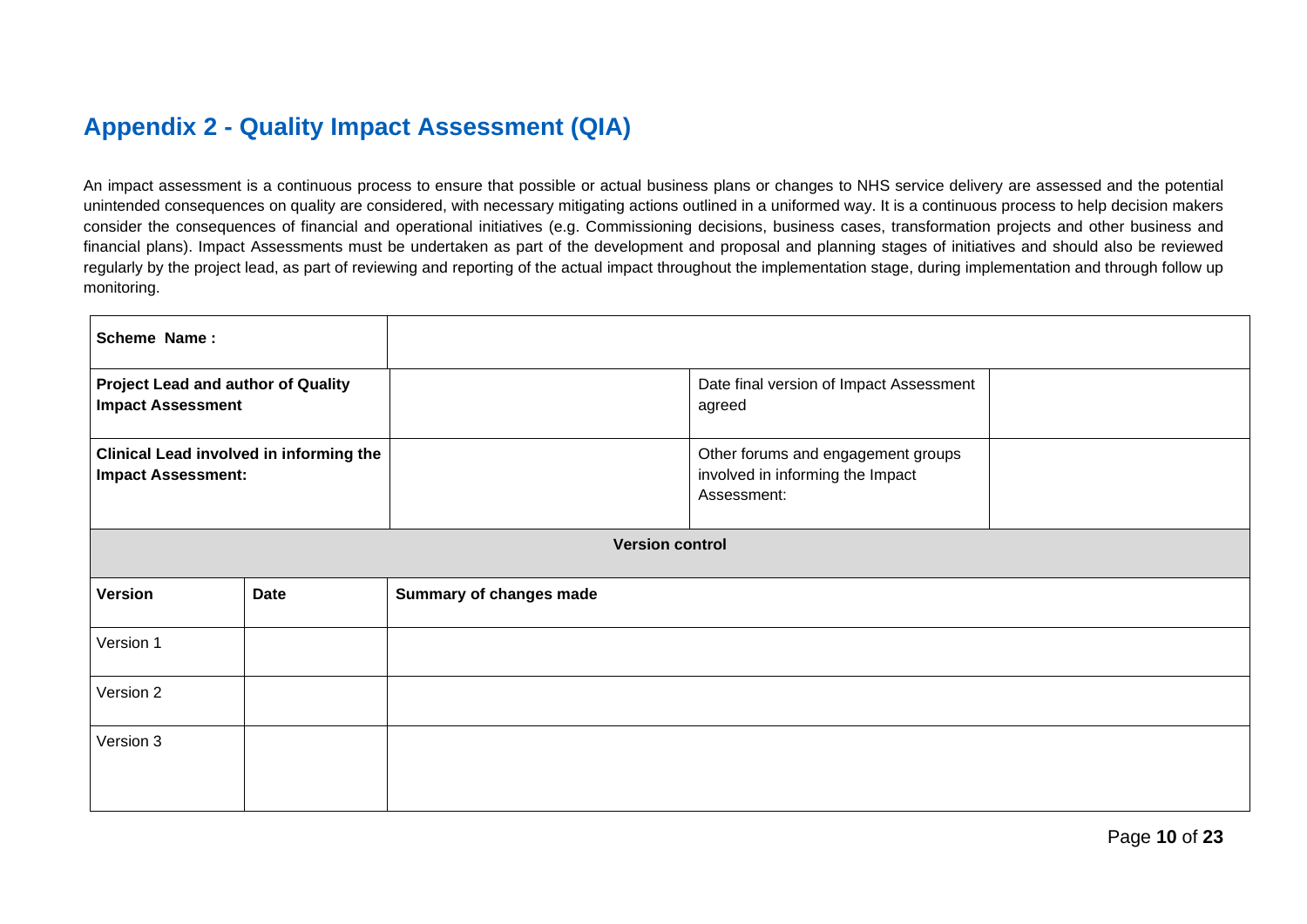| Summary of scheme overview, scope and proposed service changes |                                                                                                                                                                |  |  |  |  |  |
|----------------------------------------------------------------|----------------------------------------------------------------------------------------------------------------------------------------------------------------|--|--|--|--|--|
|                                                                |                                                                                                                                                                |  |  |  |  |  |
|                                                                |                                                                                                                                                                |  |  |  |  |  |
|                                                                |                                                                                                                                                                |  |  |  |  |  |
|                                                                |                                                                                                                                                                |  |  |  |  |  |
|                                                                |                                                                                                                                                                |  |  |  |  |  |
|                                                                |                                                                                                                                                                |  |  |  |  |  |
|                                                                |                                                                                                                                                                |  |  |  |  |  |
| <b>Scheme Quality Assurance</b>                                |                                                                                                                                                                |  |  |  |  |  |
| In what forum will agreed key quality                          |                                                                                                                                                                |  |  |  |  |  |
| indicators be reported and                                     |                                                                                                                                                                |  |  |  |  |  |
| monitored? Who is the responsible<br>Chair?                    |                                                                                                                                                                |  |  |  |  |  |
|                                                                |                                                                                                                                                                |  |  |  |  |  |
| How frequently will indicators be                              |                                                                                                                                                                |  |  |  |  |  |
| reviewed?                                                      |                                                                                                                                                                |  |  |  |  |  |
|                                                                |                                                                                                                                                                |  |  |  |  |  |
| the scheme.                                                    | Quality indicators - please list, against each one of the three headings below, the quality indicators that will be used to inform monitoring of the impact of |  |  |  |  |  |
|                                                                |                                                                                                                                                                |  |  |  |  |  |
| <b>Patient safety and potentially</b>                          |                                                                                                                                                                |  |  |  |  |  |
| avoidable harm                                                 |                                                                                                                                                                |  |  |  |  |  |
|                                                                |                                                                                                                                                                |  |  |  |  |  |
|                                                                |                                                                                                                                                                |  |  |  |  |  |
|                                                                |                                                                                                                                                                |  |  |  |  |  |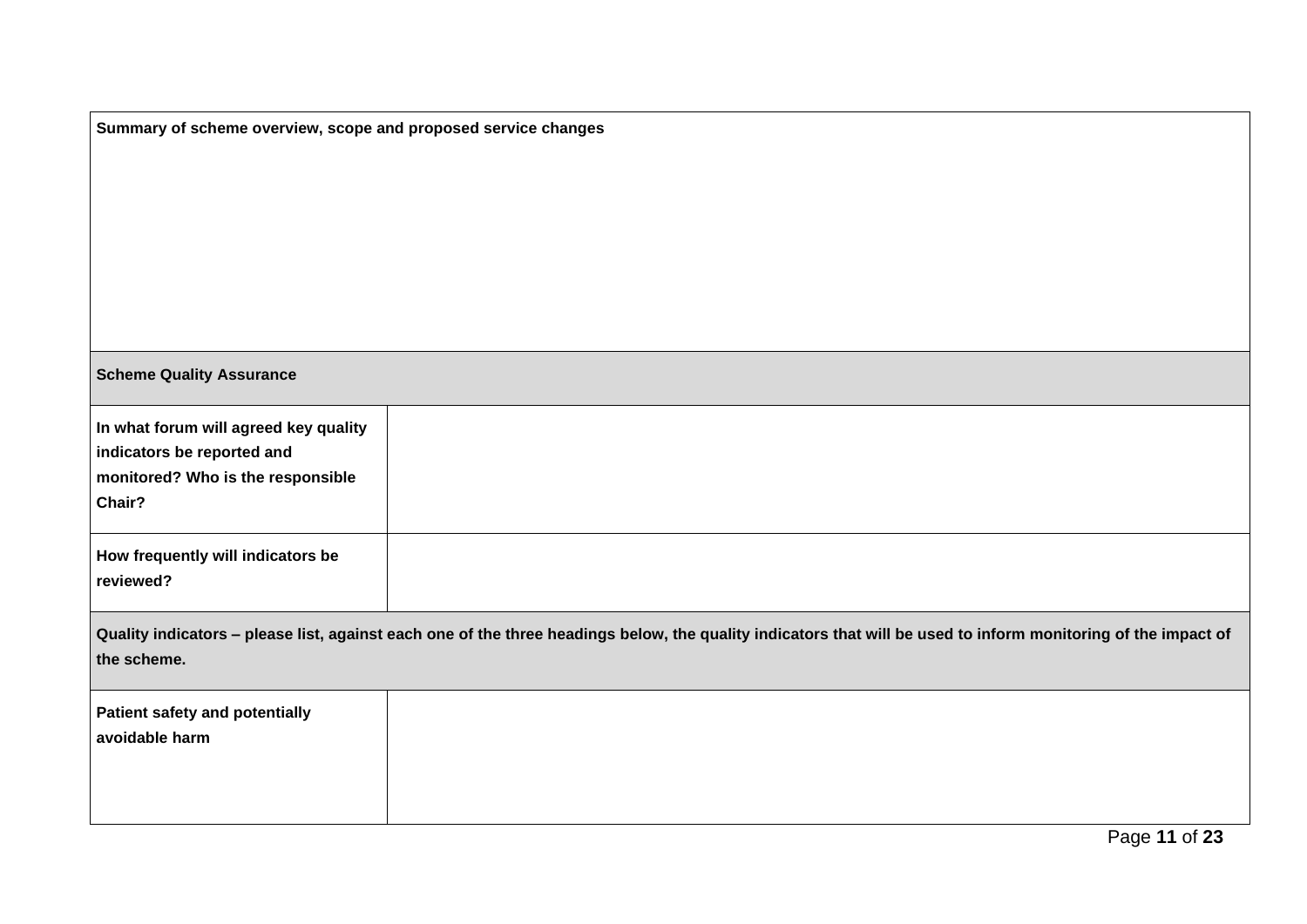| <b>Clinical effectiveness including</b><br>clinical outcomes |  |
|--------------------------------------------------------------|--|
|                                                              |  |
| <b>Patient experience</b>                                    |  |
|                                                              |  |
|                                                              |  |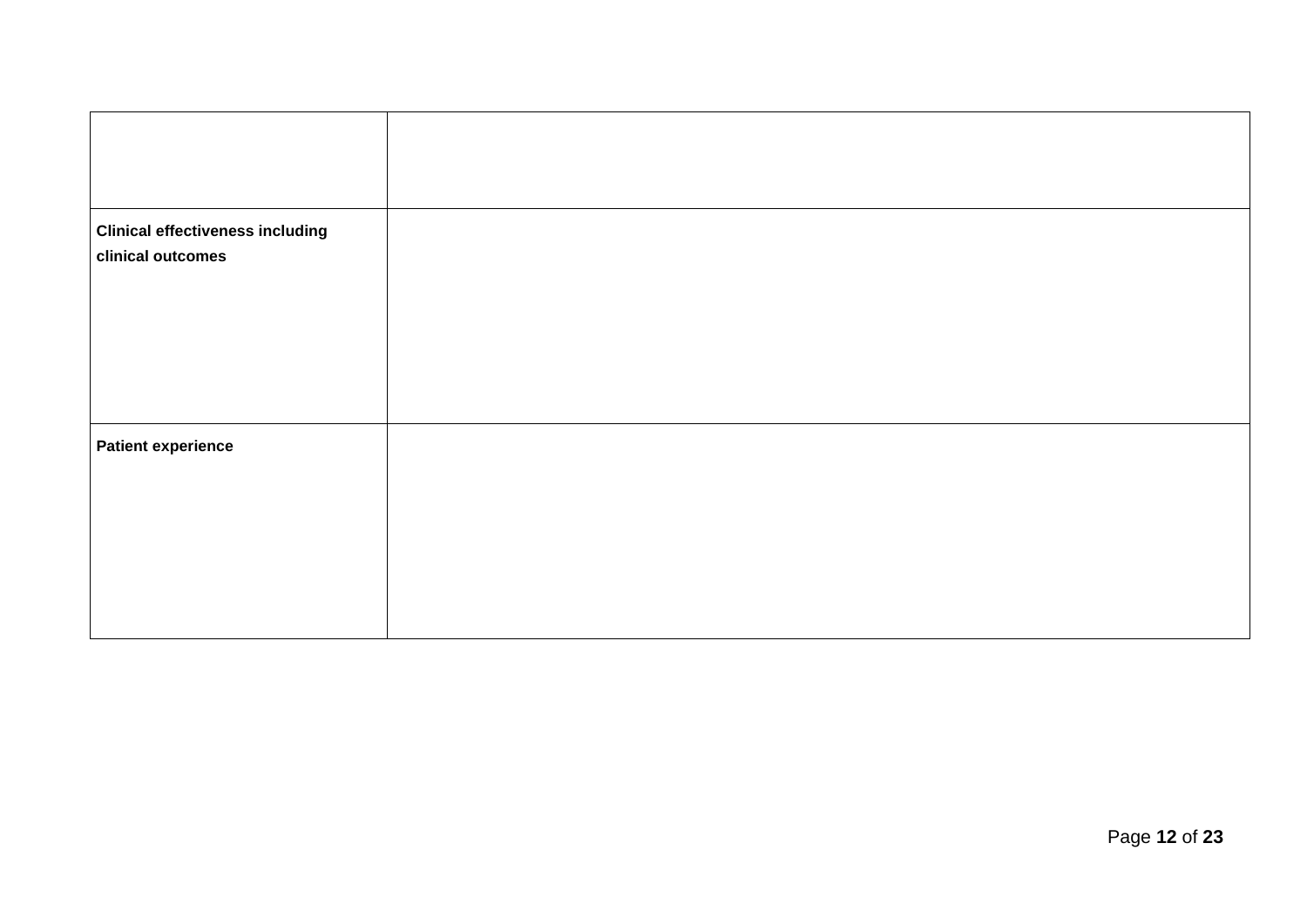| Please list all potential individual risks under the headings below and include how the risks will be mitigated to reduce likelihood of occurrence |                                                                           |                                                                                       |                                                                                                                       |                 |                                    |                                                                                              |                                                                                                              |               |                                              |
|----------------------------------------------------------------------------------------------------------------------------------------------------|---------------------------------------------------------------------------|---------------------------------------------------------------------------------------|-----------------------------------------------------------------------------------------------------------------------|-----------------|------------------------------------|----------------------------------------------------------------------------------------------|--------------------------------------------------------------------------------------------------------------|---------------|----------------------------------------------|
| <b>Risk</b>                                                                                                                                        | <b>Outline of Risk</b>                                                    | <b>Probability(P</b><br>1.Rare<br>2.Unlikely<br>3. Possible<br>4.Likely<br>5. Certain | <b>Consequence</b><br>(C);<br>1.Insignifican<br>2. Minor<br>3. Moderate<br>4. Major<br>5. Catastrophi<br>$\mathbf{c}$ | Score;<br>P x C | <b>Mitigation from these risks</b> | <b>Probability(P</b><br>):<br>1.Rare<br>2.Unlikely<br>3. Possible<br>4. Likely<br>5. Certain | <b>Consequence(</b><br>C);<br>1.Insignificant<br>2. Minor<br>3. Moderate<br>4. Major<br>5. Catastrophi<br>c. | Score;<br>PxC | <b>Progress</b><br>against the<br>mitigation |
| <b>Patient Safety Risks</b> (add further lines below as required)                                                                                  |                                                                           |                                                                                       |                                                                                                                       |                 |                                    |                                                                                              |                                                                                                              |               |                                              |
| 1                                                                                                                                                  |                                                                           |                                                                                       |                                                                                                                       |                 |                                    |                                                                                              |                                                                                                              |               |                                              |
| $\overline{2}$                                                                                                                                     |                                                                           |                                                                                       |                                                                                                                       |                 |                                    |                                                                                              |                                                                                                              |               |                                              |
| $\mathbf{3}$                                                                                                                                       |                                                                           |                                                                                       |                                                                                                                       |                 |                                    |                                                                                              |                                                                                                              |               |                                              |
|                                                                                                                                                    | <b>Clinical Effectiveness Risks</b> (add further lines below as required) |                                                                                       |                                                                                                                       |                 |                                    |                                                                                              |                                                                                                              |               |                                              |
| $\mathbf{1}$                                                                                                                                       |                                                                           |                                                                                       |                                                                                                                       |                 |                                    |                                                                                              |                                                                                                              |               |                                              |
| $\overline{2}$                                                                                                                                     |                                                                           |                                                                                       |                                                                                                                       |                 |                                    |                                                                                              |                                                                                                              |               |                                              |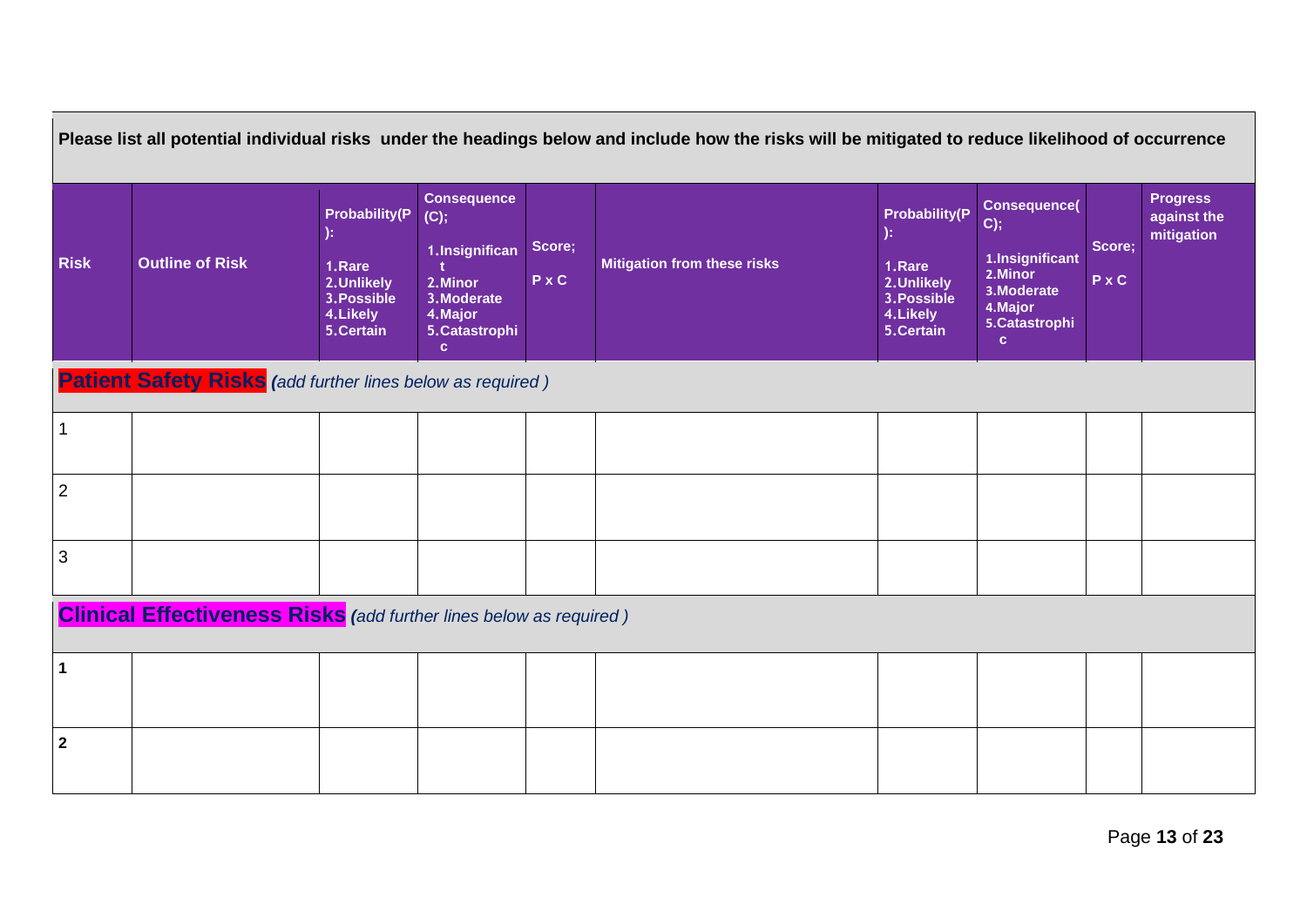| 3          |                                                                        |  |  |  |  |
|------------|------------------------------------------------------------------------|--|--|--|--|
|            |                                                                        |  |  |  |  |
|            | <b>Patient Experience Risks</b> (add further lines below as required ) |  |  |  |  |
|            |                                                                        |  |  |  |  |
|            |                                                                        |  |  |  |  |
|            |                                                                        |  |  |  |  |
|            |                                                                        |  |  |  |  |
|            |                                                                        |  |  |  |  |
| $\sqrt{2}$ |                                                                        |  |  |  |  |
|            |                                                                        |  |  |  |  |
|            |                                                                        |  |  |  |  |
|            |                                                                        |  |  |  |  |
| 3          |                                                                        |  |  |  |  |
|            |                                                                        |  |  |  |  |
|            |                                                                        |  |  |  |  |
|            |                                                                        |  |  |  |  |

#### **Nursing and Quality Team Reviews**

| <b>Name</b> | <b>Job Title</b> | <b>Date</b> | <b>Outcome</b> |
|-------------|------------------|-------------|----------------|
|             |                  |             |                |
|             |                  |             |                |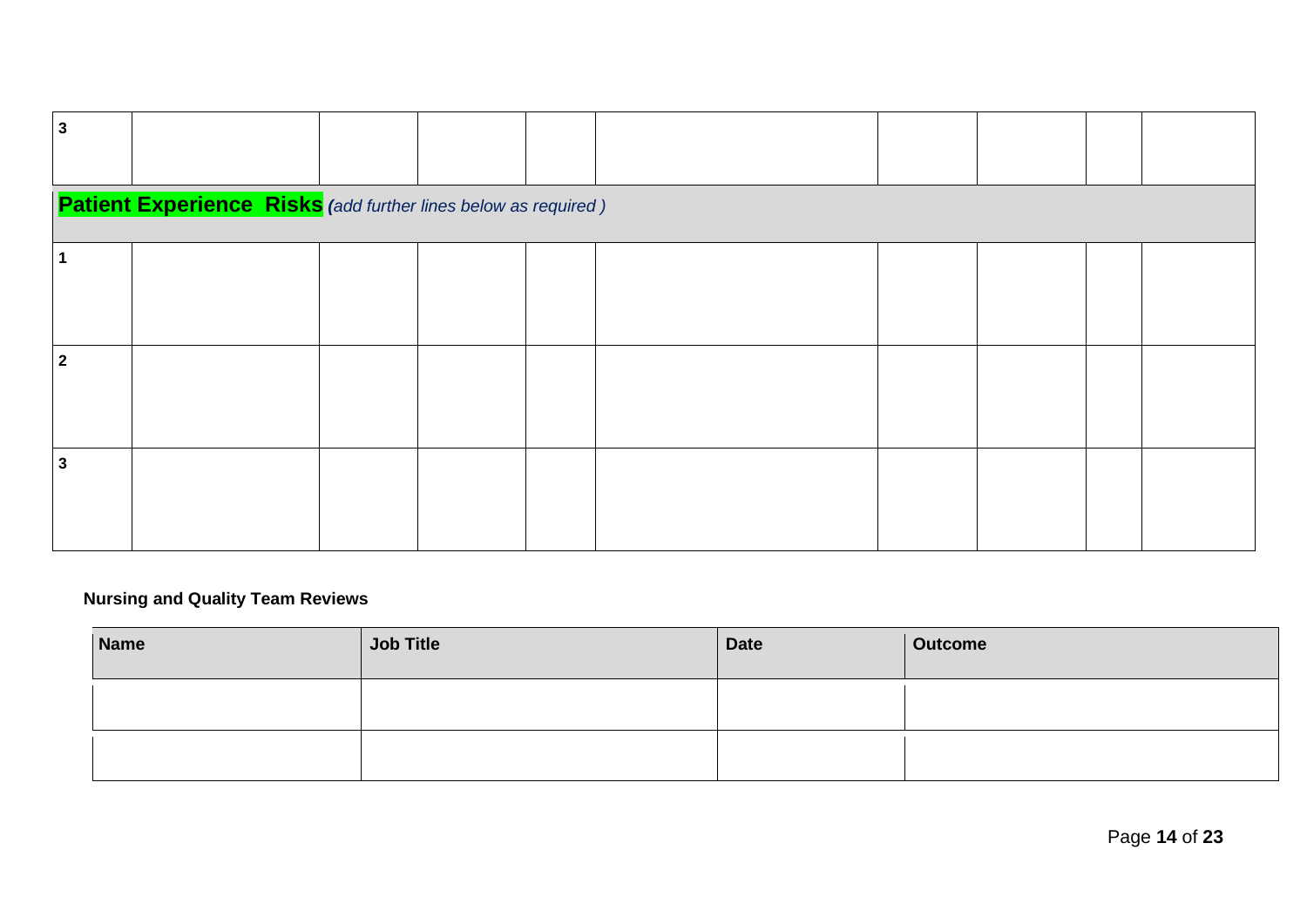## **Chief Nurse Sign off:**

| Name      | Signature | <b>Date</b> |
|-----------|-----------|-------------|
| Lisa Levy |           |             |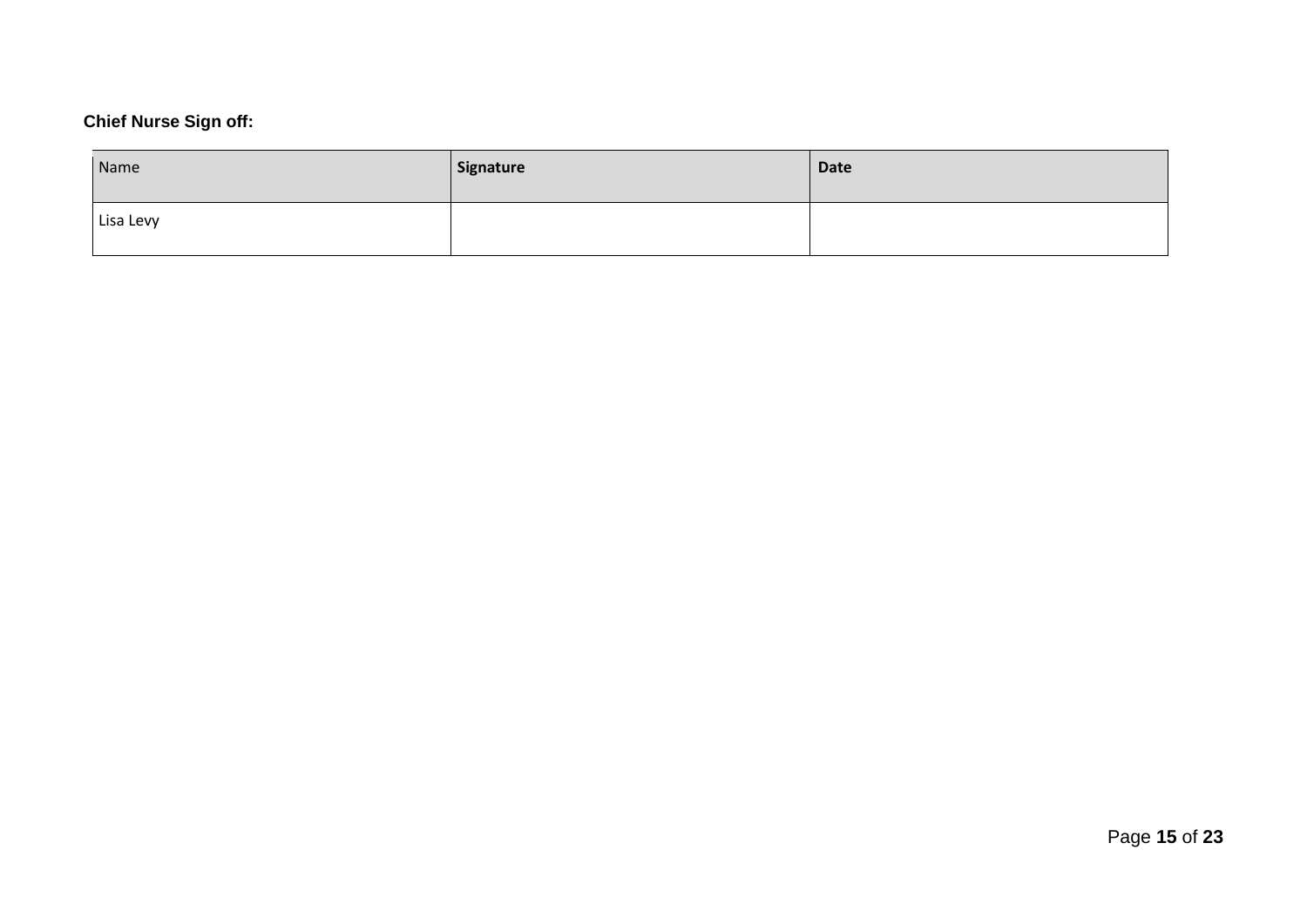# **Appendix 3 - Undertaking a Quality Impact Assessment**

#### **Getting started**

The Project Lead is responsible for liaising with the lead clinician and others for completion of the QIA. The impact assessment will be more effective if it is commenced at the start of initial discussions about the scheme and is completed by collating the contributions of more than one person. Consider bringing a small group together to include at least one clinician, a member of the CCG Quality Team and a patient representative to initiate the QIA. This will provide a wider perspective and breadth of knowledge than trying to complete it as a lone author.

It is important to use valuable data available to both inform the impact assessment and act as a benchmark from which to evaluate scheme implementation. Teams across the CCGs will hold helpful information that may be used to benchmark the pathway that is being considered for re-design. Helpful indicators to monitor the quality impact of change may include:

- Serious Incidents and incident trends
- Complaints data
- Available clinical outcomes
- Patient stories
- <span id="page-15-0"></span>• Patient survey feedback (including Friends and Family Test)
- Soft intelligence via available clinical or patient forums
- Adherence to available NICE guidance
- External inspection outcomes and ratings
- Service concern feedback from General Practice to locality teams or the Quality Team.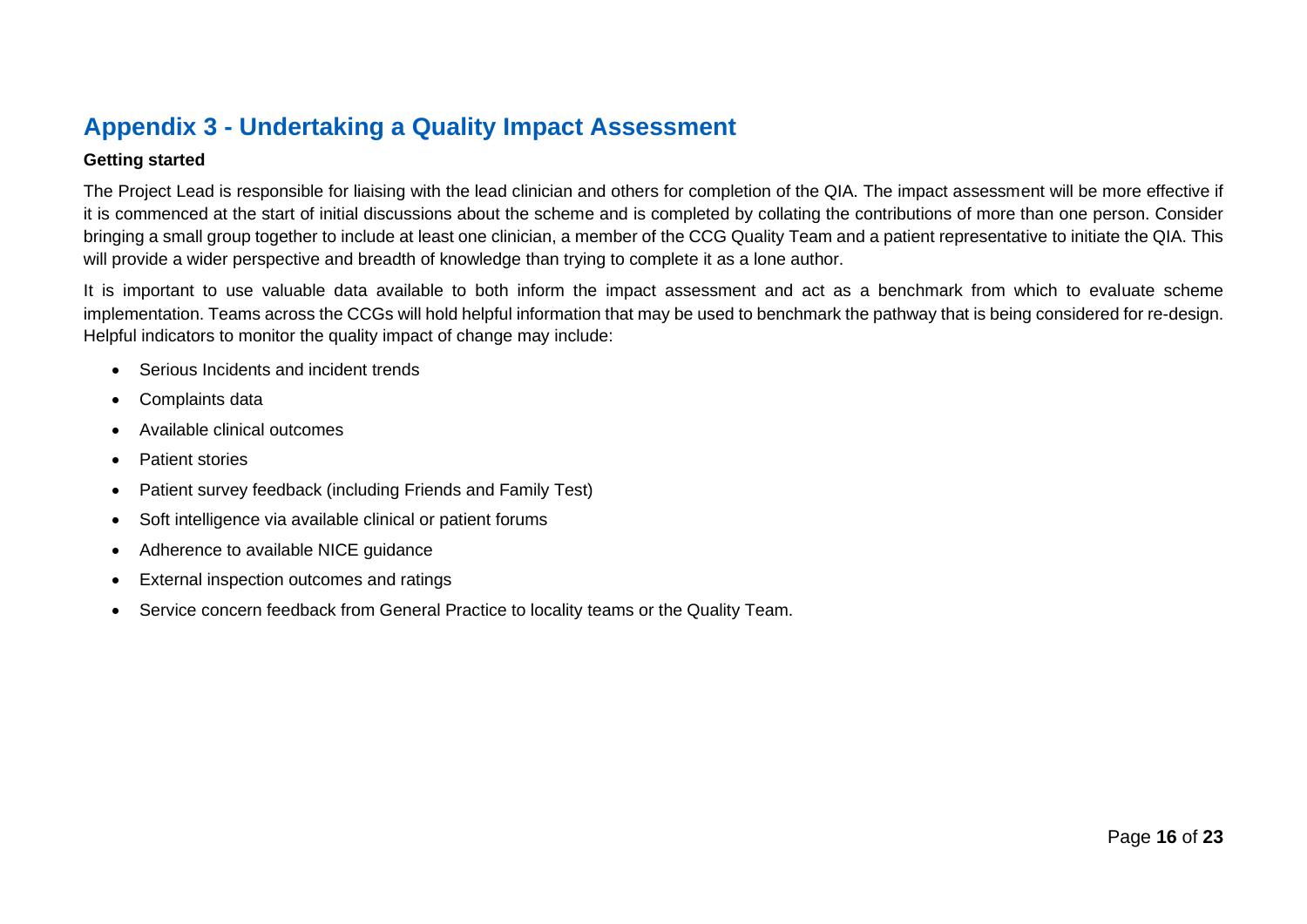#### **Identifying potential areas of impact**

The QIA must include the assessment of areas of potential impact for patient safety (exposure to avoidable harm), clinically effective outcomes, patient experience.

Most schemes should and will enable quality benefits to be evidenced as a direct or indirect result of the scheme implementation. This may include:

- Care closer to home
- Improved care continuity due to reductions in handovers between teams
- Care delivered by trusted or familiar primary care clinicians
- Reduced exposure to the risks associated with acute care including healthcare acquired infections, medicine errors
- More timely access to secondary care for those with the most acute needs
- Reductions in unwarranted variation
- Reduced rates of adverse events which may include condition specific mortality, re-admission rates, delayed diagnosis

All areas of potential benefit may also become areas of risk if they are not realised because the implementation of change is not appropriately managed. Intended scheme outcomes may be delayed or never realised due to specific challenges (for example, recruiting staff with sufficient competency to key posts). Action to resolve or mitigate areas of potential negative impact should be detailed within the mitigation section of the QIA for each area identified. Action can then be built into scheme initiation plans or specifications that will actively reduce the potential for any negative impact identified. This detail must be included even where action has already been taken as it will provide evidence that consideration has been given to known risks. Where risk scores remain high as no effective mitigation is available, contact the Quality Team to discuss your concerns at the earliest opportunity. For more information on possible areas of impact, and for examples of how impact areas may be mitigated, see the guidance in **Appendix 4** (also available in Verto).

#### **Approval process**

The full process to approval is outlined in **Appendix 1** (Quality Impact and Risk Assessment Process). The amount of time it takes to complete a QIA varies depending on the complexity of the scheme. The QIA Review Panel meets monthly and so authors are strongly advised to allow sufficient time to complete and make required amendments to the QIA prior to the intended start date of the scheme. The key elements against which the policy/strategy/service development needs to be assessed are detailed on the QIA template (**see Appendix 2**)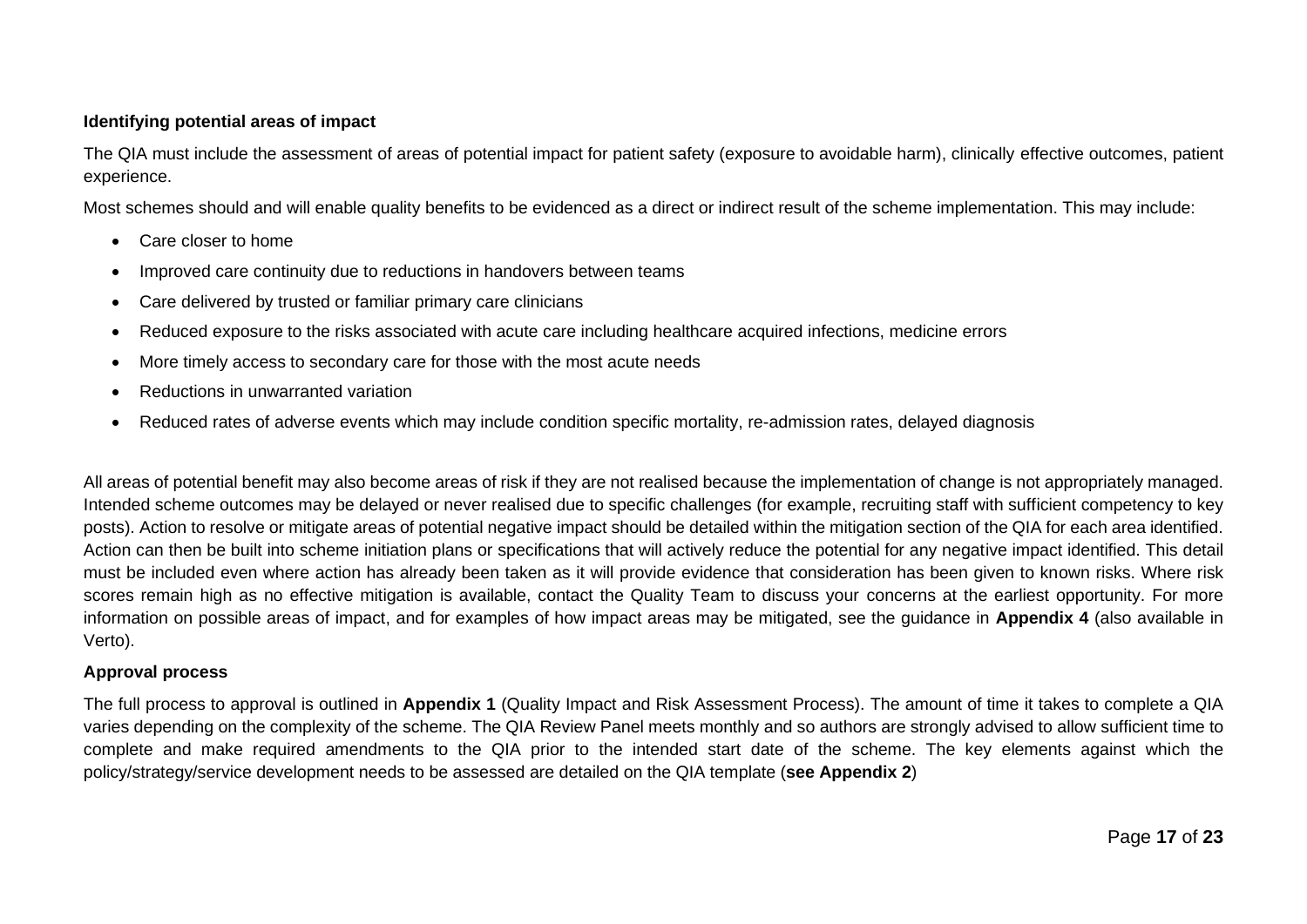# **Appendix 4 – Guidance for Completing Quality Impact Assessment**

<span id="page-17-0"></span>

|                       | <b>Considerations</b>                                                                                                                                                                    | <b>Possible outcome</b>                                                              | <b>Options for mitigation</b>                                                                                                 |
|-----------------------|------------------------------------------------------------------------------------------------------------------------------------------------------------------------------------------|--------------------------------------------------------------------------------------|-------------------------------------------------------------------------------------------------------------------------------|
| <b>Patient safety</b> | Will clinical risk assessment be compromised due to<br>barriers of access to patient medical history?                                                                                    | Treatment decisions omit to consider contra-<br>indications which result in harm.    | Specification will outline requirements for access to<br>patient information systems.                                         |
|                       | Will transitions to new providers result in gaps in<br>SOPs that may contribute to harm?                                                                                                 | Patients present late and in a state of<br>deterioration to clinicians               | Referral forms will request specific information to<br>enable safe clinical decision making.                                  |
|                       | Are there aspects of expected self-care that patients<br>may not adhere to that have harm implications?                                                                                  | Those who are less able to communicate<br>their needs have poorer access to services | Self-care expectations and the implications of non-<br>compliance must be clearly detailed in an accessible<br>format.        |
|                       | Is there a risk that patients with high clinical need will<br>not access the service if they are less able to<br>articulate their needs?                                                 | Harm caused due to delay in identifying<br>deterioration                             | Clear plans for when to escalate changes back to<br>clinician communicated to patients and referrers at<br>initial assessment |
|                       | Has the criteria for the frequency of clinical review<br>changed where there is the potential for harm to not<br>be detected or for there to be a delay in detection?                    | Harm caused due to gaps in provision or<br>misunderstanding about pathways           | Required clinician competency will be detailed within<br>specification                                                        |
|                       | Has the role or the expectation of the competency of<br>the clinician delivering the intervention changed<br>where there is the potential for harm to not be<br>detected/ detected late? | Delayed or missed diagnosis                                                          | Specifications will outline the need for clear SOPs to<br>ensure safe pathways between providers/ teams                       |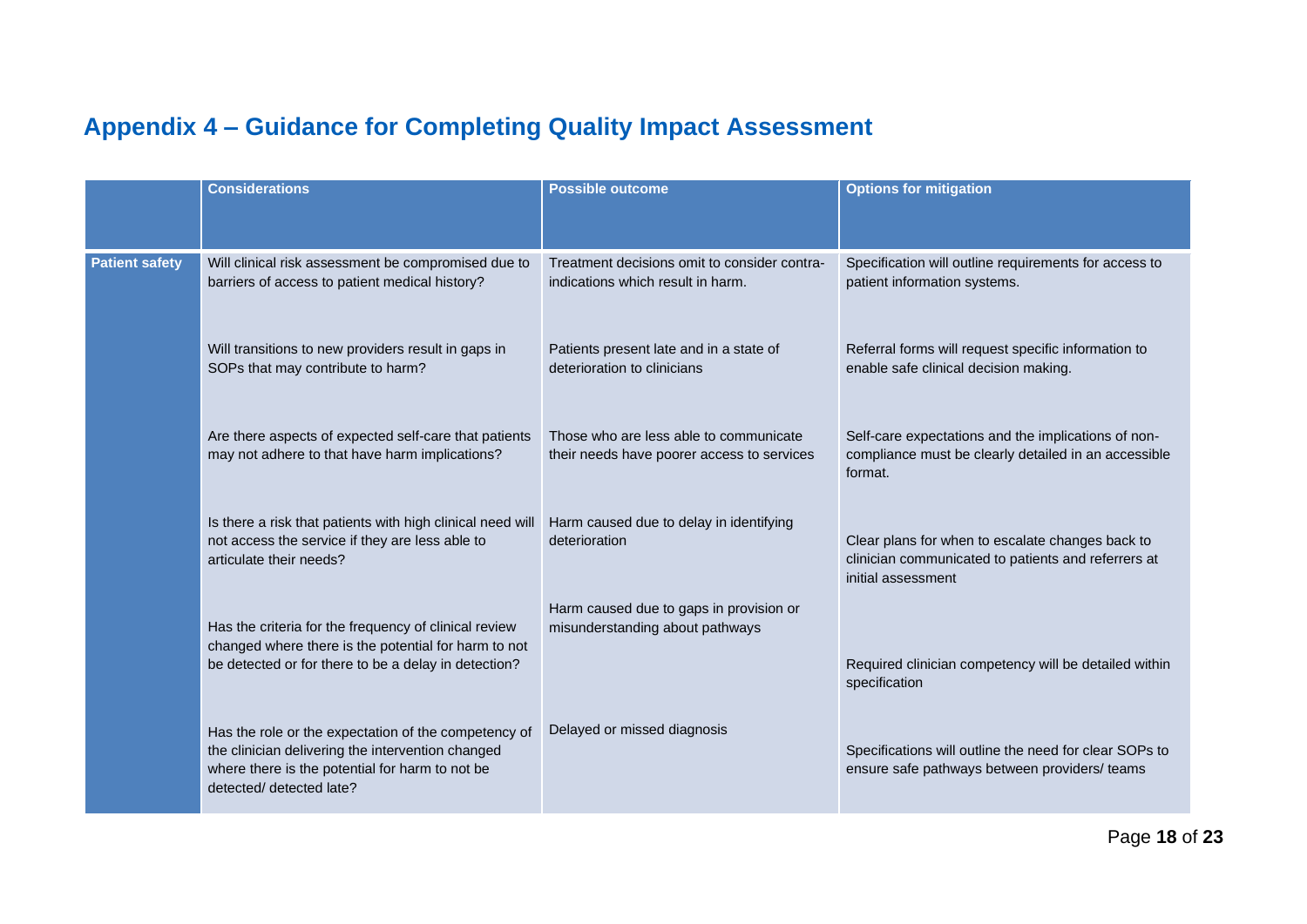|                                         | <b>Considerations</b>                                                                                                                                                                            | <b>Possible outcome</b>                                                                                             | <b>Options for mitigation</b>                                                                                                                                                                                         |
|-----------------------------------------|--------------------------------------------------------------------------------------------------------------------------------------------------------------------------------------------------|---------------------------------------------------------------------------------------------------------------------|-----------------------------------------------------------------------------------------------------------------------------------------------------------------------------------------------------------------------|
| <b>Clinical</b><br><b>Effectiveness</b> | Will the change in service result in lack of continuity<br>across the MDT pathway, resulting in risk of<br>duplication/ cross-over or gaps?                                                      | Treatment outcome relies on aspects of self-<br>care that are not adhered to resulting in<br>reduced effectiveness. | Clear expectations included in specification regarding<br>need for provider partners to work together effectively.                                                                                                    |
|                                         | Will guidance be more or less likely to be<br>implemented/adhered to?                                                                                                                            | Clinicians fail to adhere to guidance resulting<br>in reduced effectiveness.                                        | Communication and engagement will be prioritised-<br>public, clinicians, media                                                                                                                                        |
|                                         | Are there aspects of expected self-care that patients<br>may not adhere to?                                                                                                                      | MDT functioning is impaired resulting in<br>disjointed care                                                         | Adherence will result in greater consistency in access                                                                                                                                                                |
|                                         | May changes in service threshold result in an<br>increase in acuity of patient need that impacts on<br>services in other ways (ie longer length of stay, more<br>complex intervention required)? | Greater acuity of need/ late presentation of<br>high clinical need                                                  | KPIs will be applied to new services to enable impact<br>to be clearly understood following implementation.<br>This will permit emerging unintended consequences to<br>be identified early and addressed as required. |
|                                         |                                                                                                                                                                                                  |                                                                                                                     | Service concern alerts to CCGs will enable feedback<br>to inform evaluation post implementation                                                                                                                       |
|                                         |                                                                                                                                                                                                  |                                                                                                                     | Clinical consultation will inform impact awareness                                                                                                                                                                    |
|                                         |                                                                                                                                                                                                  |                                                                                                                     |                                                                                                                                                                                                                       |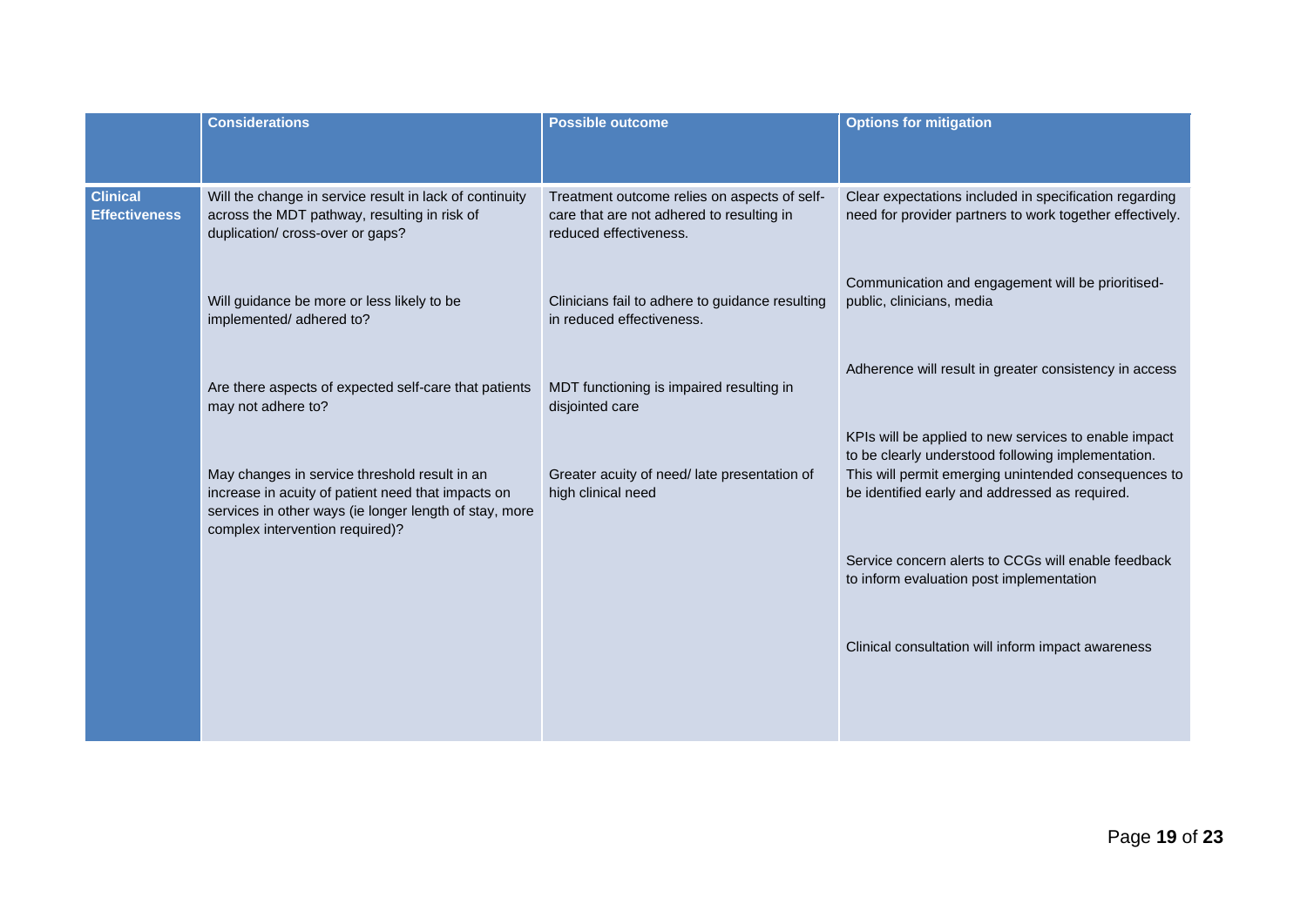|                              | <b>Considerations</b>                                                                         | <b>Possible outcome</b>                                                            | <b>Options for mitigation</b>                                                                                                                             |
|------------------------------|-----------------------------------------------------------------------------------------------|------------------------------------------------------------------------------------|-----------------------------------------------------------------------------------------------------------------------------------------------------------|
| <b>Patient</b><br>experience | Will people be required to travel to alternative or<br>unfamiliar places to access treatment? | Inconvenience                                                                      | Clear communication strategies with the public will be<br>agreed.                                                                                         |
|                              | Will the change in service require a change in<br>expectation or perceived 'loss'?            | Loss of confidence due to change in<br>relationship/ unfamiliar clinicians         | Clinicians will be briefed and supported to<br>communicate a clear message about changes to<br>patients at the point of referral, in a consistent manner. |
|                              | Will familiar patient/ clinician relationships be<br>affected?                                | Reduced confidence in health care may lead<br>to reduced engagement (eg DNAs)      | Patient safety benefits will be highlighted so that the<br>rationale for changes in proposed venue is clearly<br>understood.                              |
|                              | Will those requiring public transport be adversely<br>affected?                               | Reduced confidence may lead to risk to<br>reputation or heightened media interest. |                                                                                                                                                           |
|                              |                                                                                               |                                                                                    | Liaise with partners to ensure travel arrangements are<br>considered and options are communicated as part of<br>the engagement strategy.                  |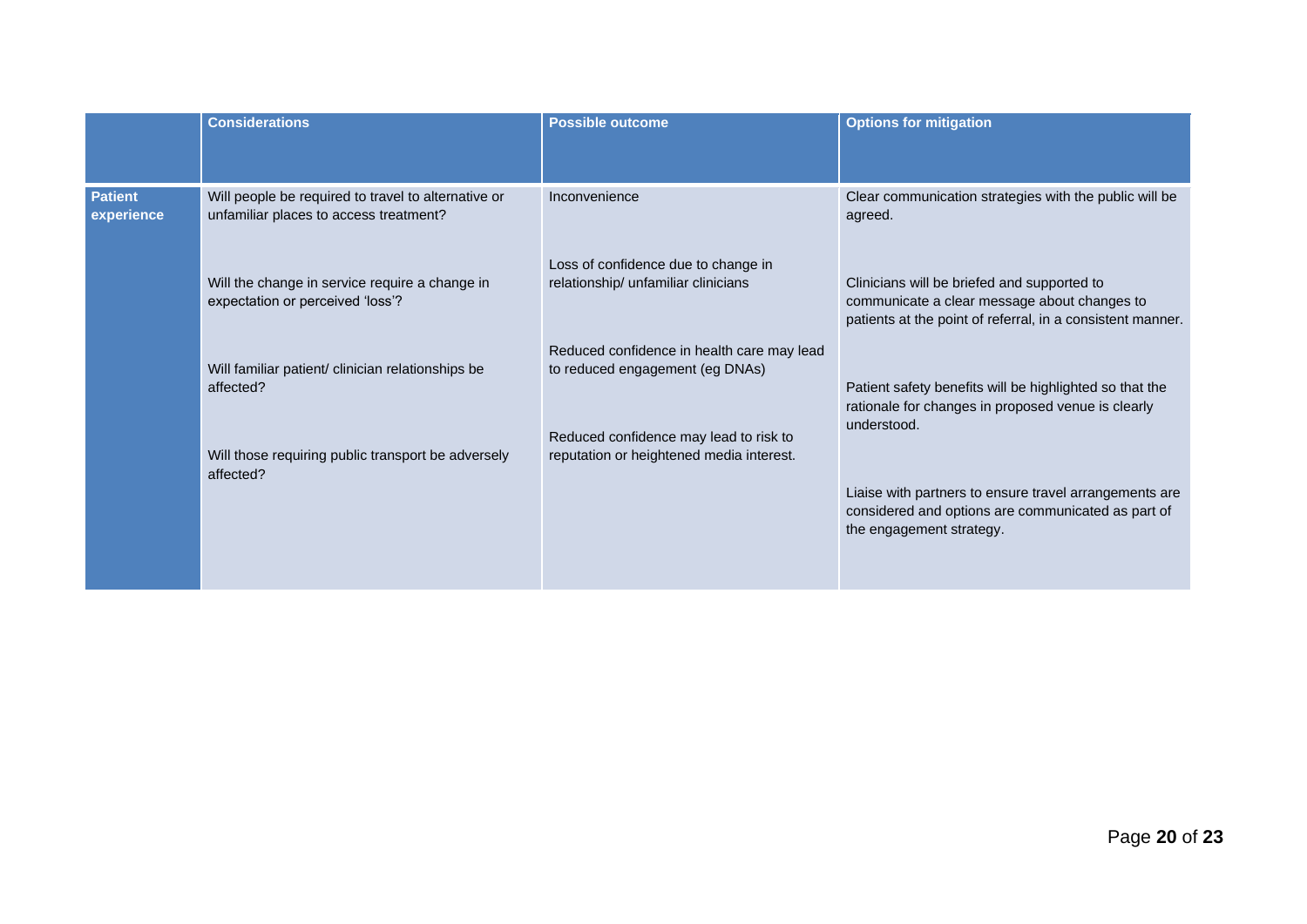#### <span id="page-20-0"></span>**Appendix 5 - Safeguarding Children Impact Assessment**









#### **Safeguarding Children Impact Assessment**

**A recent Case Review in West Mercia found that** *"re-organisations of services by individual agencies are not planned in a multi-agency way, which means that there may be unintended consequences that can lead to confusion amongst partner agencies, resulting in poor accountability and decision making, which ultimately does not safeguard children".*

| <b>Name</b> |  |
|-------------|--|
| Agency      |  |

#### **Section 1**

| Please give description of<br>development/proposal/policy<br>etc. |  |
|-------------------------------------------------------------------|--|
| What is the aim or purpose?                                       |  |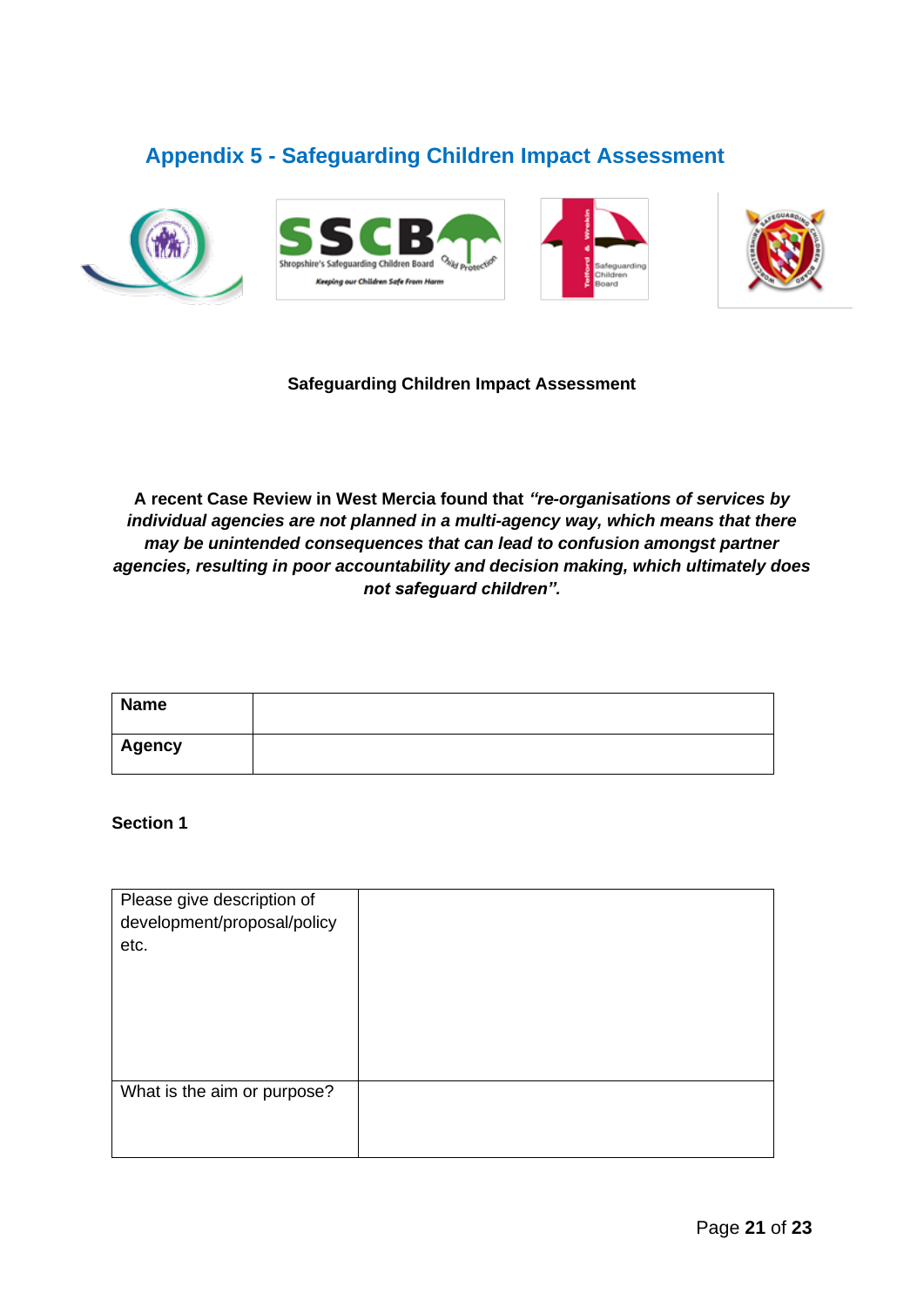Is there a direct or indirect impact upon children? **Yes**

| If yes, please describe the nature and<br>level of the impact (consideration to be<br>given to all children; children in a specific<br>group or area, or individual children. As<br>well as consideration of impact now or in<br>the future; positive or negative;<br>competing / conflicting impact between<br>different groups of ch&yp)<br>If no, please describe why there is |  |
|-----------------------------------------------------------------------------------------------------------------------------------------------------------------------------------------------------------------------------------------------------------------------------------------------------------------------------------------------------------------------------------|--|
| considered to be no impact/significant<br>impact on children                                                                                                                                                                                                                                                                                                                      |  |
|                                                                                                                                                                                                                                                                                                                                                                                   |  |

#### **Section 2**